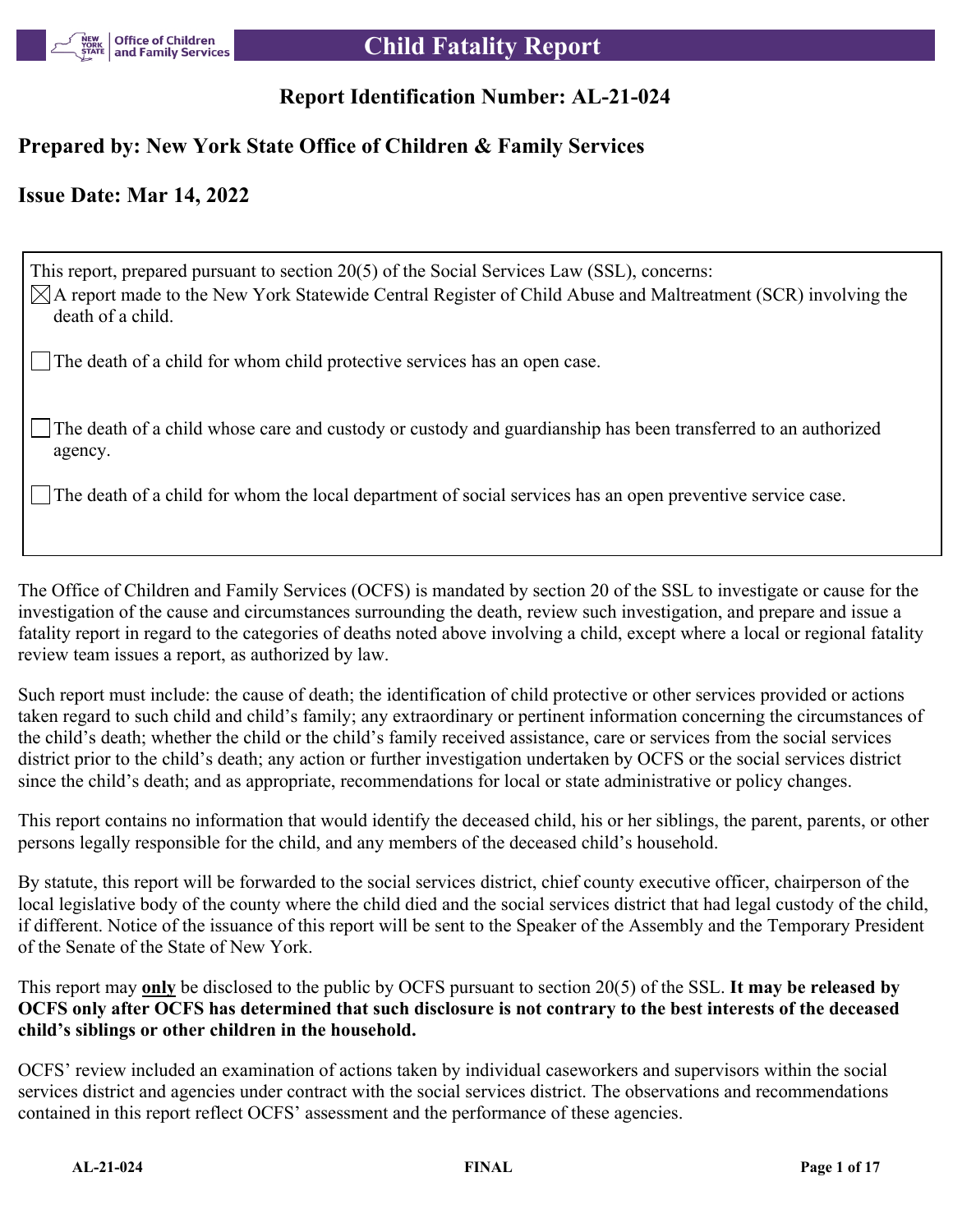

# **Abbreviations**

| <b>Relationships</b>                                        |                                                                       |                                       |  |  |
|-------------------------------------------------------------|-----------------------------------------------------------------------|---------------------------------------|--|--|
| <b>BM-Biological Mother</b>                                 | <b>SM-Subject Mother</b>                                              | SC-Subject Child                      |  |  |
| <b>BF-Biological Father</b>                                 | SF-Subject Father                                                     | OC-Other Child                        |  |  |
| MGM-Maternal Grand Mother                                   | <b>MGF-Maternal Grand Father</b>                                      | FF-Foster Father                      |  |  |
| PGM-Paternal Grand Mother                                   | PGF-Paternal Grand Father                                             | DCP-Day Care Provider                 |  |  |
| MGGM-Maternal Great Grand Mother                            | MGGF-Maternal Great Grand Father                                      | PGGF-Paternal Great Grand Father      |  |  |
| PGGM-Paternal Great Grand Mother                            | MA/MU-Maternal Aunt/Maternal Uncle PA/PU-Paternal Aunt/Paternal Uncle |                                       |  |  |
| <b>FM-Foster Mother</b>                                     | <b>SS-Surviving Sibling</b>                                           | <b>PS-Parent Sub</b>                  |  |  |
| CH/CHN-Child/Children                                       | <b>OA-Other Adult</b>                                                 |                                       |  |  |
|                                                             | Contacts                                                              |                                       |  |  |
| <b>LE-Law Enforcement</b>                                   | <b>CW-Case Worker</b>                                                 | CP-Case Planner                       |  |  |
| Dr.-Doctor                                                  | ME-Medical Examiner                                                   | <b>EMS-Emergency Medical Services</b> |  |  |
| DC-Day Care                                                 | FD-Fire Department                                                    | <b>BM-Biological Mother</b>           |  |  |
| <b>CPS-Child Protective Services</b>                        |                                                                       |                                       |  |  |
|                                                             | <b>Allegations</b>                                                    |                                       |  |  |
| <b>FX-Fractures</b>                                         | <b>II-Internal Injuries</b>                                           | L/B/W-Lacerations/Bruises/Welts       |  |  |
| S/D/S-Swelling/Dislocation/Sprains                          | C/T/S-Choking/Twisting/Shaking                                        | B/S-Burns/Scalding                    |  |  |
| P/Nx-Poisoning/ Noxious Substance                           | <b>XCP-Excessive Corporal Punishment</b>                              | PD/AM-Parent's Drug Alcohol Misuse    |  |  |
| CD/A-Child's Drug/Alcohol Use                               | <b>LMC-Lack of Medical Care</b>                                       | <b>EdN-Educational Neglect</b>        |  |  |
| <b>EN-Emotional Neglect</b>                                 | <b>SA-Sexual Abuse</b>                                                | M/FTTH-Malnutrition/Failure-to-thrive |  |  |
| IF/C/S-Inadequate Food/ Clothing/<br>Shelter                | <b>IG-Inadequate Guardianship</b>                                     | LS-Lack of Supervision                |  |  |
| Ab-Abandonment                                              | OTH/COI-Other                                                         |                                       |  |  |
|                                                             | <b>Miscellaneous</b>                                                  |                                       |  |  |
| <b>IND-Indicated</b>                                        | UNF-Unfounded                                                         | SO-Sexual Offender                    |  |  |
| Sub-Substantiated                                           | Unsub-Unsubstantiated                                                 | <b>DV-Domestic Violence</b>           |  |  |
| LDSS-Local Department of Social                             | <b>ACS-Administration for Children's</b>                              | NYPD-New York City Police             |  |  |
| Service                                                     | Services                                                              | Department                            |  |  |
| PPRS-Purchased Preventive<br><b>Rehabilitative Services</b> | TANF-Temporary Assistance to Needy<br>Families                        | FC-Foster Care                        |  |  |
| MH-Mental Health                                            | <b>ER-Emergency Room</b>                                              | <b>COS-Court Ordered Services</b>     |  |  |
| <b>OP-Order of Protection</b>                               | <b>RAP-Risk Assessment Profile</b>                                    | FASP-Family Assessment Plan           |  |  |
| <b>FAR-Family Assessment Response</b>                       | Hx-History                                                            | Tx-Treatment                          |  |  |
| <b>CAC-Child Advocacy Center</b>                            | PIP-Program Improvement Plan                                          | yo-year(s) old                        |  |  |
| <b>CPR-Cardiopulmonary Resuscitation</b>                    | ASTO-Allowing Sex Abuse to Occur                                      |                                       |  |  |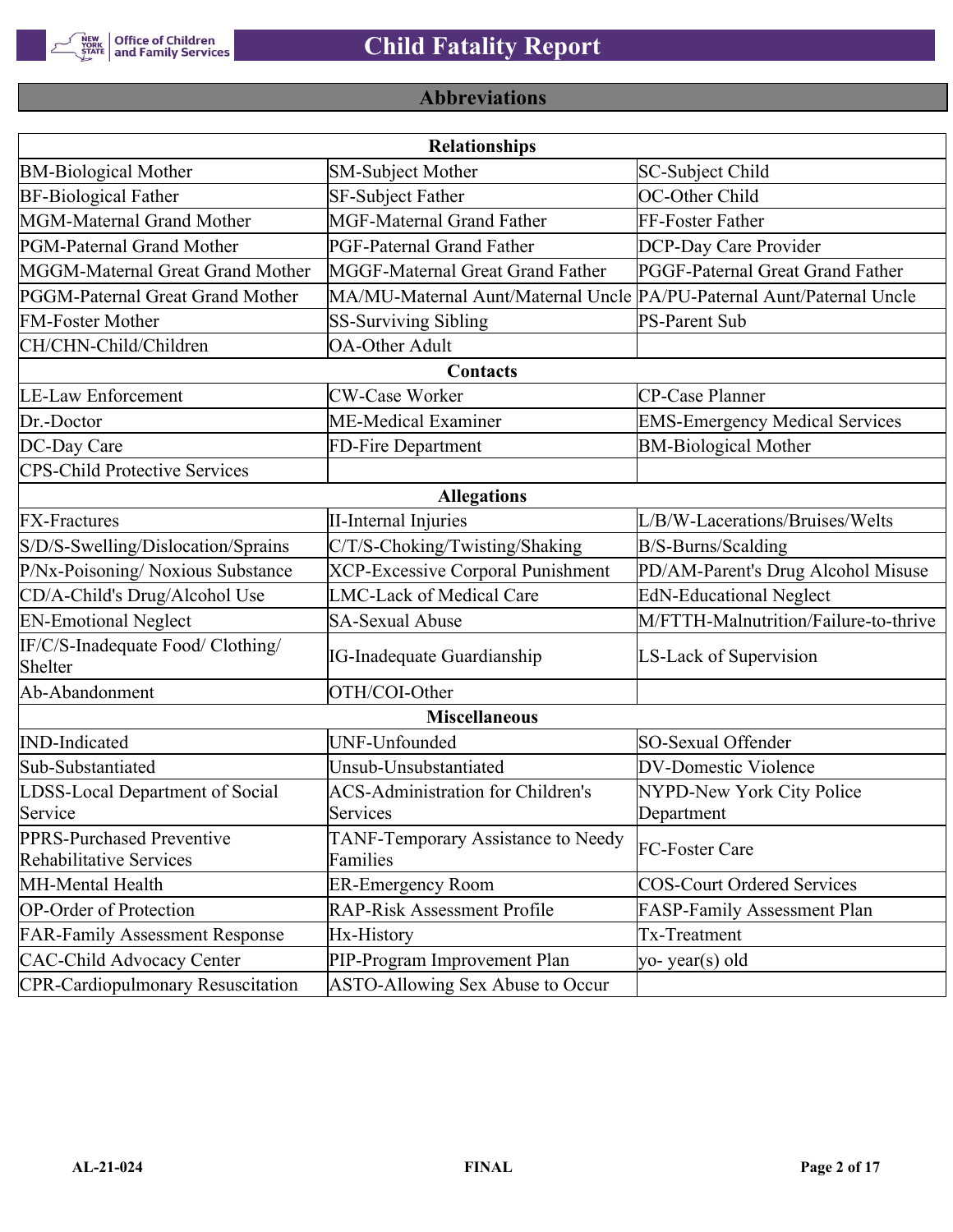## **Case Information**

**Report Type:** Child Deceased **Jurisdiction:** Albany **Date of Death:** 10/03/2021

**Age:** 4 month(s) **Gender:** Female **Initial Date OCFS Notified:** 10/03/2021

#### **Presenting Information**

An SCR report alleged that the 4-month-old infant died on 10/3/21. The infant was last seen alive at approximately 6:00 AM by the mother. The infant was co-sleeping with the mother in the full-sized bed, with sheets, a comforter, and pillows. The mother found the infant not breathing at approximately 7:45 AM. The mother then called the father who was at work, and then subsequently called 911 at 7:48 AM. EMS, paramedics, and law enforcement arrived on scene at 7:53 AM. The infant was then transported to the hospital where she was pronounced dead. The time of death was unknown. There was no explanation as to how the infant died. The mother was responsible for the care of the infant at the time of the death. The roles of the father and the siblings were unknown.

#### **Executive Summary**

On 10/3/21, the Albany County Department for Children, Youth and Families (ACDCYF) received an SCR report regarding the death of the 4-month-old female infant. At the time of the infant's death, she and her twin sibling resided with their father and the father's four other children, ages 13, 11, and 5-year-old twins. The father shared custody of his 13, 11 and 5-year-old children with their mother. The mother of the infant and twin sibling resided with her five other children, ages 13, 12, 8, 7 and 1. The mother and the five siblings spent weekends at the father's home. The mother had sole custody of the five siblings and the siblings did not have visitation with their fathers.

ACDCYF initiated their investigation timely, and they coordinated efforts with law enforcement. The investigation revealed that on the night of 10/2/21, the mother and five siblings were visiting the father's home for the night. The mother and the children were sleeping when the father left for work at 12:30 AM. Around 5:00 AM, the mother fed and changed the infant and twin sibling. She then swaddled the twins with separate blankets and placed them in the same crib on their back to sleep at 6:00 AM. The mother watched television until she heard the twin sibling fussing around 7:30 AM. When she checked on the twins, she found the infant unresponsive. She called the father to inform him the infant was not breathing, then both parents called 911 at 7:48 AM. The mother performed CPR per the dispatcher's instructions until EMS arrived and took over. The infant was transported to the hospital via ambulance. Hospital staff were unsuccessful in their attempts to resuscitate the infant and she was pronounced deceased at 8:45 AM.

An autopsy was performed, and the medical examiner determined the infant's cause of death was sudden infant death syndrome. The autopsy examination revealed no concerns for abuse or trauma and the infant was found to have pulmonary edema, which the medical examiner said was common in sudden infant death syndrome. Law enforcement reported that the incident appeared to be an accident with no criminality found, and they closed their investigation.

Interviews with the siblings and collaterals revealed no concerns and the siblings were assessed to be safe in their parents' care. Safe sleep was discussed with the parents and a safe sleep environment was observed for the twin sibling.

ACDCYF unsubstantiated the allegations of DOA/Fatality and Inadequate Guardianship against the mother based on a lack of credible that the infant's death was the result of abuse or maltreatment. ACDCYF provided the family with grief services and funeral assistance, and they closed the case on 1/20/22.

#### **PIP Requirement**

For citations identified in historical cases, ACDCYF will submit a PIP to the Albany Regional Office within 30 days of receipt of this report. The PIP will identify action(s) ACDCYF has taken, or will take, to address the cited issue(s). For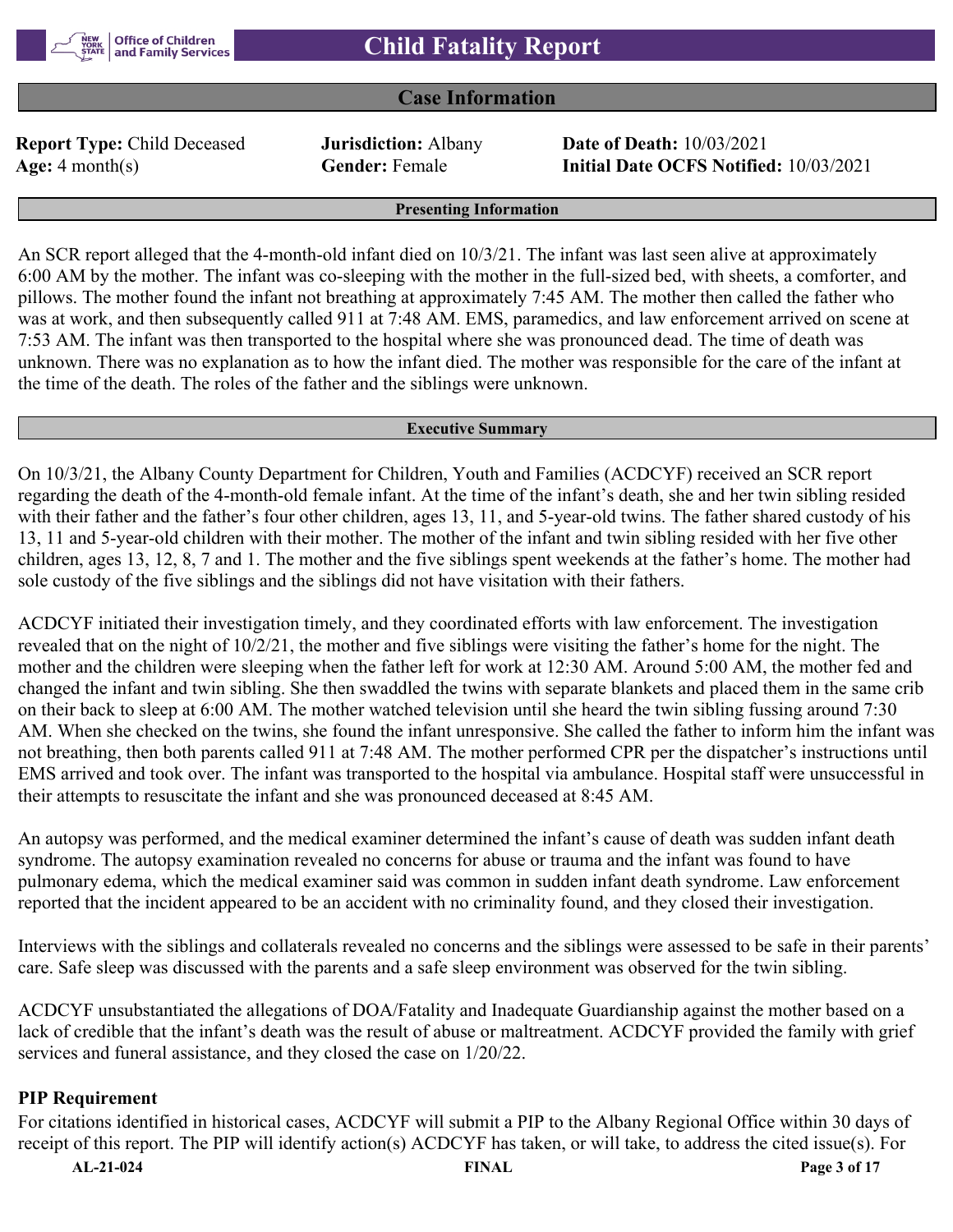issues where a PIP is currently implemented, ACDCYF will review the plan and revise as needed to address ongoing concerns.

# **Findings Related to the CPS Investigation of the Fatality**

**Safety Assessment:**

 **Was sufficient information gathered to make the decision recorded on the:**

| <b>Approved Initial Safety Assessment?</b><br>$\circ$                                                                                                                    | Yes                                                                          |
|--------------------------------------------------------------------------------------------------------------------------------------------------------------------------|------------------------------------------------------------------------------|
| Safety assessment due at the time of determination?<br>$\circ$                                                                                                           | Yes                                                                          |
| Was the safety decision on the approved Initial Safety Assessment<br>$\bullet$<br>appropriate?                                                                           | Yes                                                                          |
| Determination:                                                                                                                                                           |                                                                              |
| Was sufficient information gathered to make determination(s) for all<br>$\bullet$<br>allegations as well as any others identified in the course of the<br>investigation? | Yes, sufficient information was<br>gathered to determine all<br>allegations. |
| Was the determination made by the district to unfound or indicate<br>$\bullet$<br>appropriate?                                                                           | Yes                                                                          |
| Explain:                                                                                                                                                                 |                                                                              |
| The case was appropriately unfounded and closed.                                                                                                                         |                                                                              |
| Was the decision to close the case appropriate?                                                                                                                          | Yes                                                                          |
| Was casework activity commensurate with appropriate and relevant statutory Yes<br>or regulatory requirements?                                                            |                                                                              |
| Was there sufficient documentation of supervisory consultation?                                                                                                          | Yes, the case record has detail of the<br>consultation.                      |
| Explain:                                                                                                                                                                 |                                                                              |

Casework activity was commensurate with case circumstances.

**Required Actions Related to the Fatality**

Are there Required Actions related to the compliance issue(s)?  $\Box$  Yes  $\Box$  No

# **Fatality-Related Information and Investigative Activities**

**Incident Information**

**Date of Death:** 10/03/2021 **Time of Death:** 08:45 AM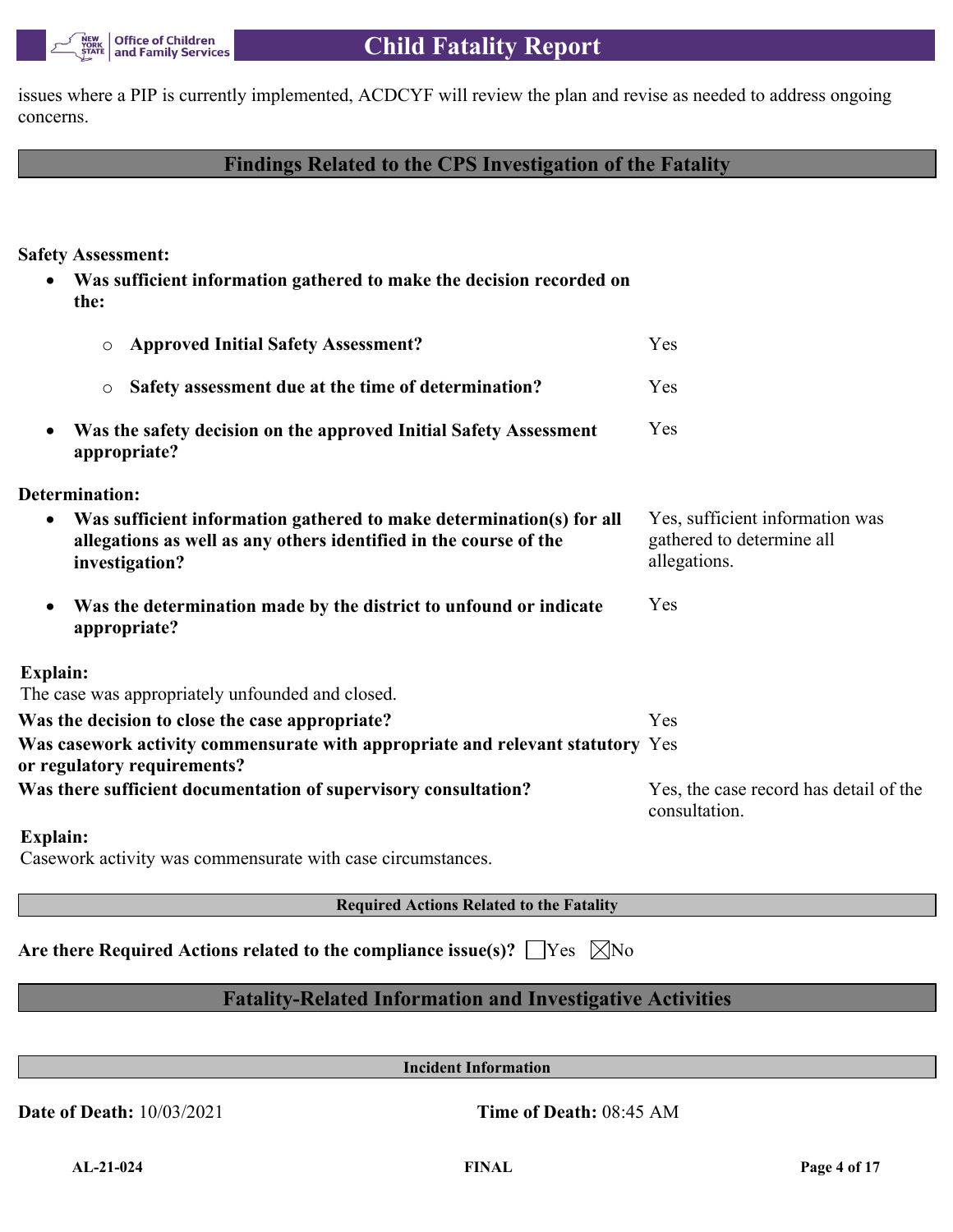

| Time of fatal incident, if different than time of death: |                                                                        | Unknown                           |
|----------------------------------------------------------|------------------------------------------------------------------------|-----------------------------------|
| County where fatality incident occurred:                 |                                                                        | Albany                            |
| Was 911 or local emergency number called?                |                                                                        | Yes                               |
| Time of Call:                                            |                                                                        | 07:48 AM                          |
| Did EMS respond to the scene?                            |                                                                        | Yes                               |
|                                                          | At time of incident leading to death, had child used alcohol or drugs? | N/A                               |
| Child's activity at time of incident:                    |                                                                        |                                   |
| $\boxtimes$ Sleeping                                     | Working                                                                | $\Box$ Driving / Vehicle occupant |
| Playing                                                  | Eating                                                                 | Unknown                           |
| Other                                                    |                                                                        |                                   |

**Did child have supervision at time of incident leading to death?** Yes **How long before incident was the child last seen by caretaker?** 1 Hours

**At time of incident was supervisor impaired?** Not impaired.

**At time of incident supervisor was:**

Distracted Absent

 $\Box$  Asleep  $\Box$  Other: **In another room** 

## **Total number of deaths at incident event:**

**Children ages 0-18:** 1

**Adults:** 0

| <b>Household</b>              | Relationship   | Role                   | Gender   | Age               |
|-------------------------------|----------------|------------------------|----------|-------------------|
| Deceased Child's<br>Household | Deceased Child | Alleged Victim         | Female 4 | Month $(s)$       |
| Deceased Child's<br>Household | Father         | No Role                | Male     | $43$ Year(s)      |
| Deceased Child's<br>Household | Sibling        | No Role                | Female   | $5$ Year(s)       |
| Deceased Child's<br>Household | Sibling        | No Role                | Male     | $\text{Month}(s)$ |
| Deceased Child's<br>Household | Sibling        | No Role                | Male     | $11$ Year(s)      |
| Deceased Child's<br>Household | Sibling        | No Role                | Male     | $5$ Year(s)       |
| Deceased Child's<br>Household | Sibling        | No Role                | Female   | $13$ Year(s)      |
| Other Household 1             | Mother         | Alleged<br>Perpetrator | Female   | $31$ Year(s)      |
| Other Household 1             | Sibling        | No Role                | Male     | 13 Year(s)        |
| Other Household 1             | Sibling        | No Role                | Female   | $12$ Year(s)      |
| Other Household 1             | Sibling        | No Role                | Male     | $8$ Year(s)       |

**Household Composition at time of Fatality**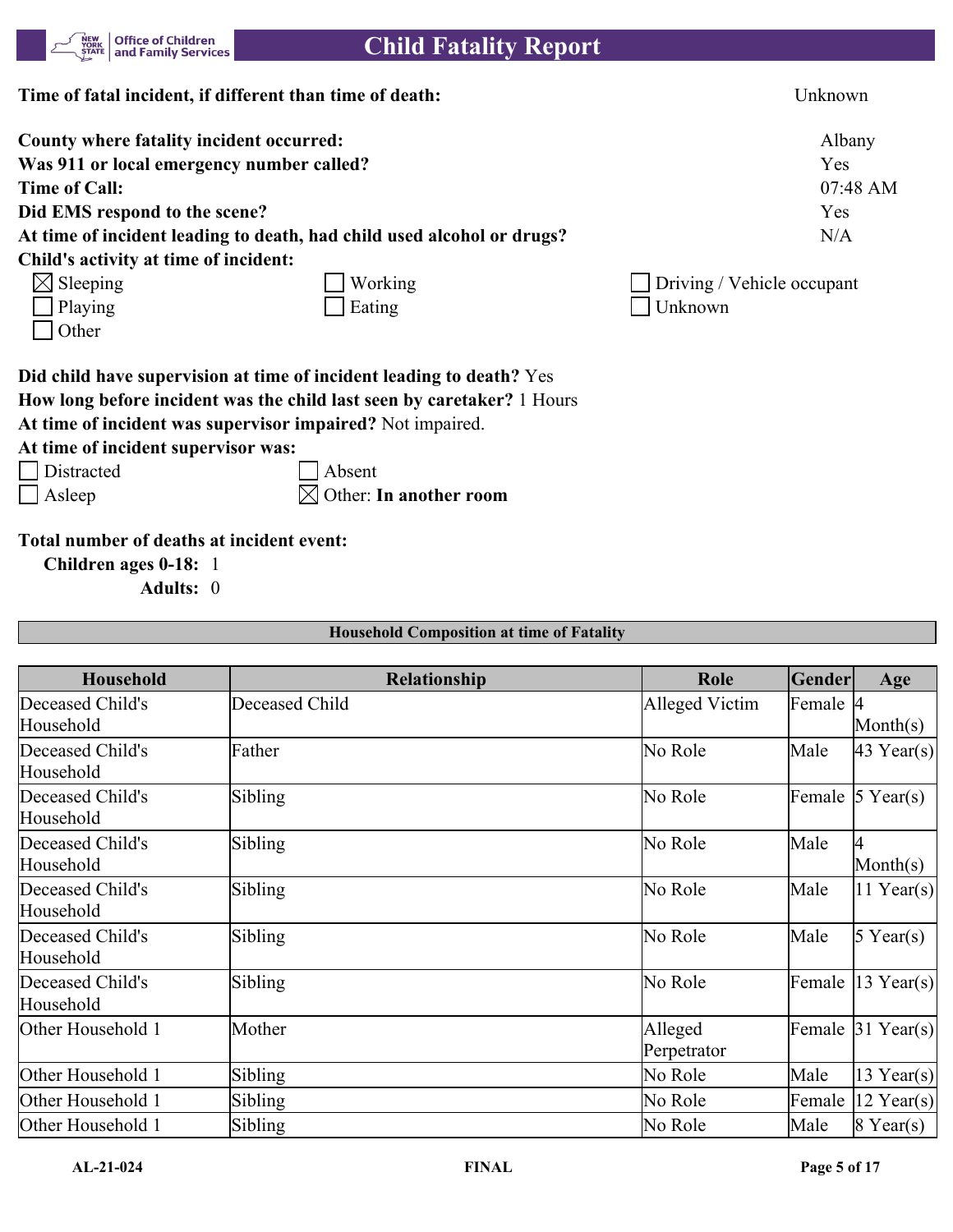

| Other Household 1 | Sibling                                         | No Role |      | Female $ 7 \text{ Year}(s) $  |
|-------------------|-------------------------------------------------|---------|------|-------------------------------|
| Other Household 1 | Sibling                                         | No Role | Male | $1$ Year(s)                   |
| Other Household 2 | Other Adult - 8, 7 and 1 yo Siblings' Father    | No Role | Male | $ 38 \text{ Year}(s) $        |
| Other Household 3 | Other Adult - 13 and 12yo Siblings' Father      | No Role | Male | $ 33 \text{ Year}(s) $        |
| Other Household 4 | Other Adult - Mother of father's 13, 11 and 5yo | No Role |      | Female $ 32 \text{ Year}(s) $ |
|                   | children                                        |         |      |                               |

#### **LDSS Response**

ACDCYF initiated their investigation into the infant's death upon receipt of the SCR report on 10/3/21. They reviewed SCR history, notified the DA's office of the infant's death, and they spoke to the source of the report, law enforcement, the medical examiner, paramedics, and EMS. Law enforcement and hospital records were reviewed. ACDCYF conducted home visits and they interviewed the parents, the siblings, the mother of the father's 13, 11 and 5-year-old children and the father of the 13 and 12-year-old siblings. Attempts to interview the father of the 8, 7, and 1-year-old siblings were not successful. Fatality reports, Safety Assessments and the RAP were completed timely and accurately, and Notice of Existence was provided to all required adults timely.

Through interviews with the parents, it was learned that the infant and twin sibling were born premature at 28 weeks, 6 days gestation. The twins were admitted into the Neonatal Intensive Care Unit with the infant being discharged home on 7/9/21 and the twin sibling being discharged home on 7/16/21. The parents stated that the infant was healthy, and they denied that she had been injured or sick. They said the children were all up to date with well-child visits and immunizations. Safe sleep education was provided to the parents, and they denied that they co-slept with the twins. They reported that they always swaddled the twins with separate blankets and placed them in the same crib, on their backs with no other items in the crib.

The mother stated that on the night of 10/2/21, one twin was sleeping in the bouncer chair, and one was sleeping in the swing when she laid down in bed between 10 and 11:00 PM. The mother fell asleep, and the father left for work at 12:30 AM. The mother woke up around 1:00 AM and she swaddled the infants and transferred them to their crib. Around 5:00 AM, both twins woke up and the mother fed them bottles and changed their diapers. She then re-swaddled the twins and placed them back in their crib around 6:00 AM. The mother watched television until she heard the twin sibling fussing around 7:30 AM. When she checked on the twins, she found the infant unresponsive. She moved the infant to the adult bed and she called the father, then called 911. The father stated that the mother called him around 7:47 AM and told him there was something wrong with the infant. The father called 911, then he called the mother of his other children and asked her to go to the home and assist the mother with CPR. First responders were at the home when the father and the mother of his other children arrived.

The 10 surviving siblings were assessed to be safe in their parents' care. The siblings did not have any direct knowledge of the fatal incident. The four oldest siblings said the twins were asleep in their crib when they went to bed the night prior to the incident. The siblings reported that when they woke up in the morning, they found out the infant stopped breathing, and that she had been brought to the hospital and died.

The mother of the father's 13, 11 and 5-year-old children reported that the father contacted her on the morning of the incident and informed her the infant was not breathing. She rushed to the home, EMS was already there when she arrived, and she drove the mother to the hospital. She expressed no concerns for the parents' care of the children.

Paramedics reported that the infant was lying on the adult bed and unresponsive with no pulse when they arrived. There were no signs of trauma, and they had no concerns with the condition of the home. Hospital records showed that the infant arrived in cardiac arrest with no pulse, and she was pronounced deceased at 8:45 AM.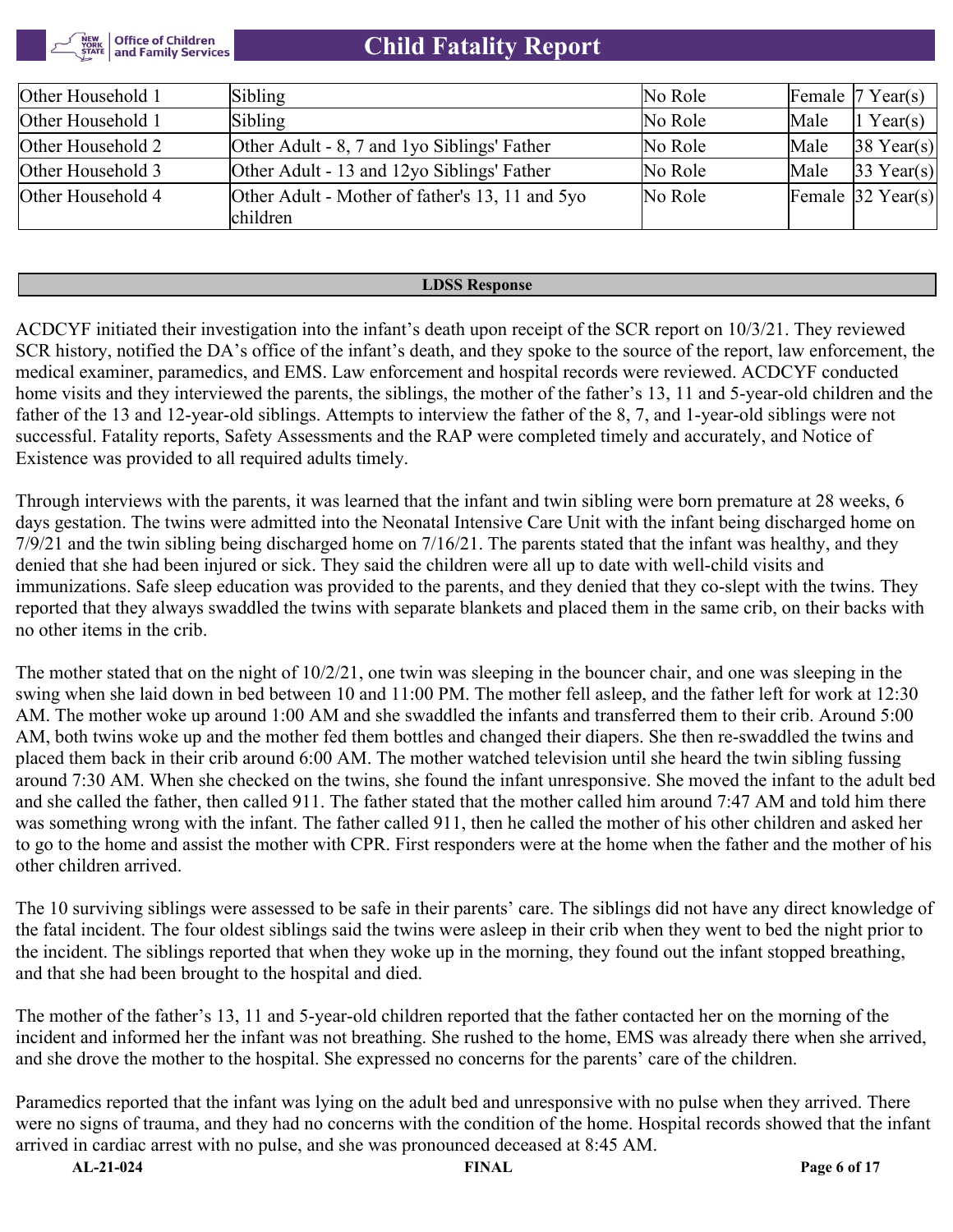#### **Official Manner and Cause of Death**

# **Official Manner:** Natural **Primary Cause of Death:** From a medical cause **Person Declaring Official Manner and Cause of Death:** Medical Examiner

#### **Multidisciplinary Investigation/Review**

#### **Was the fatality investigation conducted by a Multidisciplinary Team (MDT)?**Yes

#### **Was the fatality referred to an OCFS approved Child Fatality Review Team?**Yes

**Comments:** The case was reviewed by an OCFS approved Child Fatality Review Team.

#### **SCR Fatality Report Summary**

| <b>Alleged Victim(s)</b>                   | <b>Alleged Perpetrator(s)</b>             | Allegation(s)              | <b>Allegation</b><br><b>Outcome</b> |
|--------------------------------------------|-------------------------------------------|----------------------------|-------------------------------------|
| 059648 - Deceased Child, Female, 4<br>Mons | $ 059655$ - Mother, Female, 31<br>Year(s) | DOA / Fatality             | Unsubstantiated                     |
| 059648 - Deceased Child, Female, 4<br>Mons | $ 059655$ - Mother, Female, 31<br>Year(s) | Inadequate<br>Guardianship | Unsubstantiated                     |

#### **CPS Fatality Casework/Investigative Activities**

|                                                                                                                                                                           | <b>Yes</b>  | $\bf No$    | N/A | <b>Unable to</b><br><b>Determine</b> |
|---------------------------------------------------------------------------------------------------------------------------------------------------------------------------|-------------|-------------|-----|--------------------------------------|
| All children observed?                                                                                                                                                    | $\boxtimes$ |             |     |                                      |
| When appropriate, children were interviewed?                                                                                                                              | $\boxtimes$ |             |     |                                      |
| Alleged subject(s) interviewed face-to-face?                                                                                                                              | $\boxtimes$ |             |     |                                      |
| All 'other persons named' interviewed face-to-face?                                                                                                                       |             | $\boxtimes$ |     |                                      |
| Contact with source?                                                                                                                                                      | $\boxtimes$ |             |     |                                      |
| All appropriate Collaterals contacted?                                                                                                                                    | $\boxtimes$ |             |     |                                      |
| Was a death-scene investigation performed?                                                                                                                                | $\boxtimes$ |             |     |                                      |
| Was there discussion with all parties (youth, other household members,<br>and staff) who were present that day (if nonverbal, observation and<br>comments in case notes)? | $\bowtie$   |             |     |                                      |
| Coordination of investigation with law enforcement?                                                                                                                       | $\boxtimes$ |             |     |                                      |
| Was there timely entry of progress notes and other required<br>documentation?                                                                                             | $\times$    |             |     |                                      |

#### **Additional information:**

The father of the 13 and 12-year-old siblings was spoken to over the phone and attempts to contact the father of the 8, 7 and 1-year-old siblings were unsuccessful.

|                 | <b>Fatality Safety Assessment Activities</b> |              |
|-----------------|----------------------------------------------|--------------|
| $AI - 21 - 024$ | FINAI                                        | Page 7 of 17 |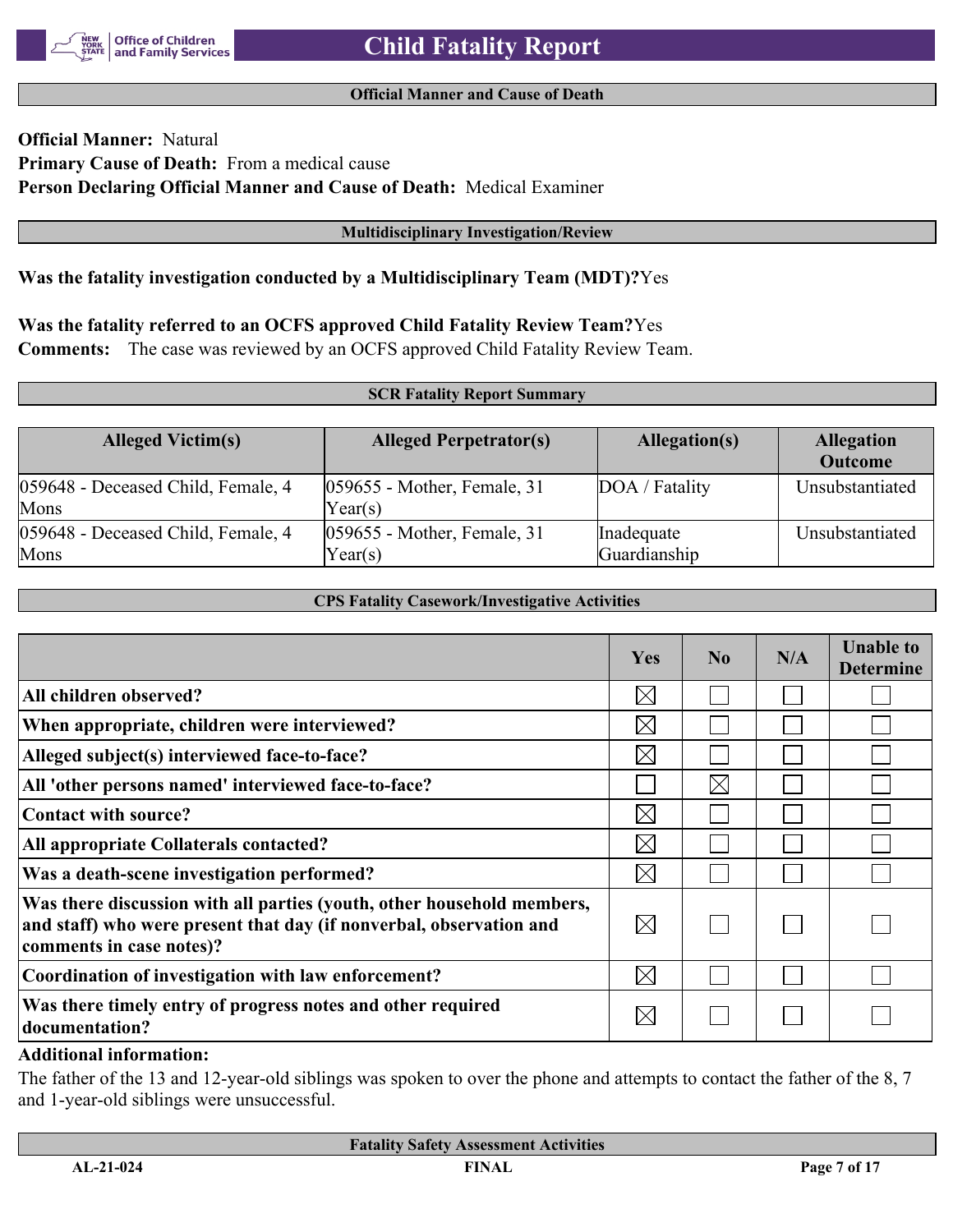

|                                                                                                                                                                                                                                            | Yes         | No          | N/A         | <b>Unable to</b><br><b>Determine</b> |
|--------------------------------------------------------------------------------------------------------------------------------------------------------------------------------------------------------------------------------------------|-------------|-------------|-------------|--------------------------------------|
| Were there any surviving siblings or other children in the household?                                                                                                                                                                      | $\boxtimes$ |             |             |                                      |
| Was there an adequate assessment of impending or immediate danger to surviving siblings/other children in the<br>household named in the report:                                                                                            |             |             |             |                                      |
| Within 24 hours?                                                                                                                                                                                                                           | $\boxtimes$ |             |             |                                      |
| At 7 days?                                                                                                                                                                                                                                 | $\boxtimes$ |             |             |                                      |
| At 30 days?                                                                                                                                                                                                                                | $\boxtimes$ |             |             |                                      |
| Was there an approved Initial Safety Assessment for all surviving<br>siblings/ other children in the household within 24 hours?                                                                                                            | $\boxtimes$ |             |             |                                      |
| Are there any safety issues that need to be referred back to the local<br>district?                                                                                                                                                        |             | $\boxtimes$ |             |                                      |
|                                                                                                                                                                                                                                            |             |             |             |                                      |
| When safety factors were present that placed the surviving siblings/other<br>children in the household in impending or immediate danger of serious<br>harm, were the safety interventions, including parent/caretaker actions<br>adequate? |             |             | $\boxtimes$ |                                      |

#### **Fatality Risk Assessment / Risk Assessment Profile**

|                                                                                                                                                             | Yes         | N <sub>0</sub> | N/A | <b>Unable to</b><br><b>Determine</b> |
|-------------------------------------------------------------------------------------------------------------------------------------------------------------|-------------|----------------|-----|--------------------------------------|
| Was the risk assessment/RAP adequate in this case?                                                                                                          | $\times$    |                |     |                                      |
| During the course of the investigation, was sufficient information<br>gathered to assess risk to all surviving siblings/other children in the<br>household? | $\boxtimes$ |                |     |                                      |
| Was there an adequate assessment of the family's need for services?                                                                                         | $\boxtimes$ |                |     |                                      |
| Did the protective factors in this case require the LDSS to file a petition<br>in Family Court at any time during or after the investigation?               |             | $\boxtimes$    |     |                                      |
| Were appropriate/needed services offered in this case                                                                                                       | $\times$    |                |     |                                      |
| <b>Explain:</b><br>Risk was adequately assessed and services related to the fatality were provided.                                                         |             |                |     |                                      |

## **Placement Activities in Response to the Fatality Investigation**

|                                                                                                                                                                                                       | Yes | $\bf No$    | N/A | <b>Unable to</b><br><b>Determine</b> |
|-------------------------------------------------------------------------------------------------------------------------------------------------------------------------------------------------------|-----|-------------|-----|--------------------------------------|
| Did the safety factors in the case show the need for the surviving<br>siblings/other children in the household be removed or placed in foster<br>care at any time during this fatality investigation? |     | $\boxtimes$ |     |                                      |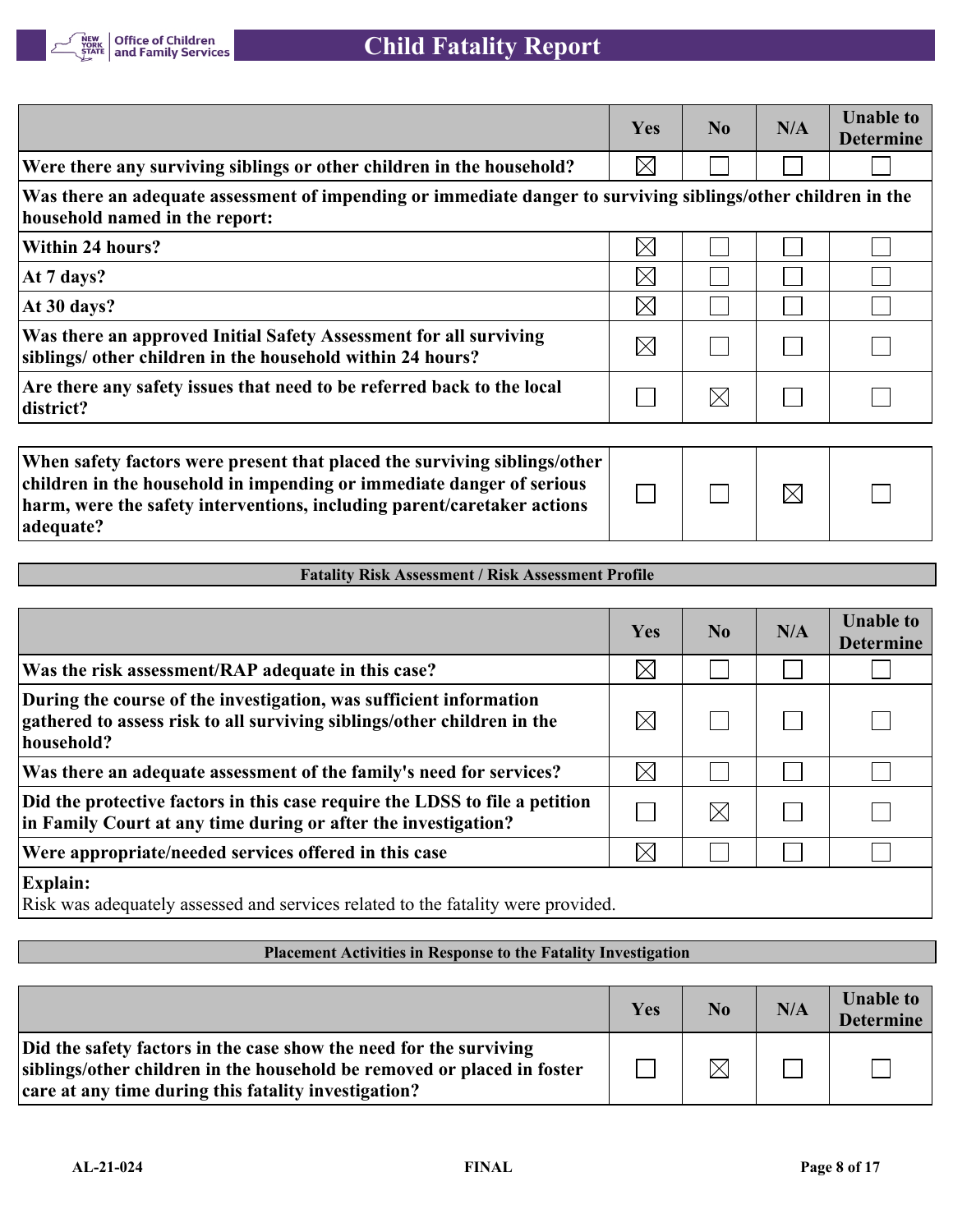

| Were there surviving children in the household that were removed either $ $  |             |  |
|------------------------------------------------------------------------------|-------------|--|
| as a result of this fatality report / investigation or for reasons unrelated | $\boxtimes$ |  |
| to this fatality?                                                            |             |  |

**Legal Activity Related to the Fatality**

**Was there legal activity as a result of the fatality investigation?** There was no legal activity.

#### **Services Provided to the Family in Response to the Fatality**

| <b>Services</b>                      | <b>Provided</b><br><b>After</b><br><b>Death</b> | Offered,<br>but<br><b>Refused</b> | Offered,<br><b>Unknown</b><br>if Used | <b>Not</b><br><b>Offered</b> | <b>Needed</b><br>but<br><b>Unavailable</b> | N/A         | <b>CDR</b><br><b>Lead to</b><br><b>Referral</b> |
|--------------------------------------|-------------------------------------------------|-----------------------------------|---------------------------------------|------------------------------|--------------------------------------------|-------------|-------------------------------------------------|
| <b>Bereavement counseling</b>        | $\boxtimes$                                     |                                   |                                       |                              |                                            |             |                                                 |
| <b>Economic support</b>              |                                                 |                                   |                                       |                              |                                            | $\boxtimes$ |                                                 |
| <b>Funeral arrangements</b>          | $\boxtimes$                                     |                                   |                                       |                              |                                            |             |                                                 |
| <b>Housing assistance</b>            |                                                 |                                   |                                       |                              |                                            | $\boxtimes$ |                                                 |
| <b>Mental health services</b>        | $\boxtimes$                                     |                                   |                                       |                              |                                            |             |                                                 |
| <b>Foster care</b>                   |                                                 |                                   |                                       |                              |                                            | $\boxtimes$ |                                                 |
| <b>Health care</b>                   |                                                 |                                   |                                       |                              |                                            | $\boxtimes$ |                                                 |
| <b>Legal services</b>                |                                                 |                                   |                                       |                              |                                            | $\boxtimes$ |                                                 |
| <b>Family planning</b>               |                                                 |                                   |                                       |                              |                                            | $\boxtimes$ |                                                 |
| <b>Homemaking Services</b>           |                                                 |                                   |                                       |                              |                                            | $\boxtimes$ |                                                 |
| <b>Parenting Skills</b>              |                                                 |                                   |                                       |                              |                                            | $\boxtimes$ |                                                 |
| <b>Domestic Violence Services</b>    |                                                 |                                   |                                       |                              |                                            | $\boxtimes$ |                                                 |
| <b>Early Intervention</b>            |                                                 |                                   |                                       |                              |                                            | $\boxtimes$ |                                                 |
| <b>Alcohol/Substance abuse</b>       |                                                 |                                   |                                       |                              |                                            | $\boxtimes$ |                                                 |
| <b>Child Care</b>                    |                                                 |                                   |                                       |                              |                                            | $\boxtimes$ |                                                 |
| Intensive case management            |                                                 |                                   |                                       |                              |                                            | $\boxtimes$ |                                                 |
| Family or others as safety resources |                                                 |                                   |                                       |                              |                                            | $\boxtimes$ |                                                 |
| Other                                |                                                 |                                   |                                       |                              |                                            | $\boxtimes$ |                                                 |

**Were services provided to siblings or other children in the household to address any immediate needs and support their well-being in response to the fatality?** Yes

**Explain:**

The siblings were referred for grief services.

# **Were services provided to parent(s) and other care givers to address any immediate needs related to the fatality?** Yes

**Explain:**

The family was referred for grief services and funeral assistance.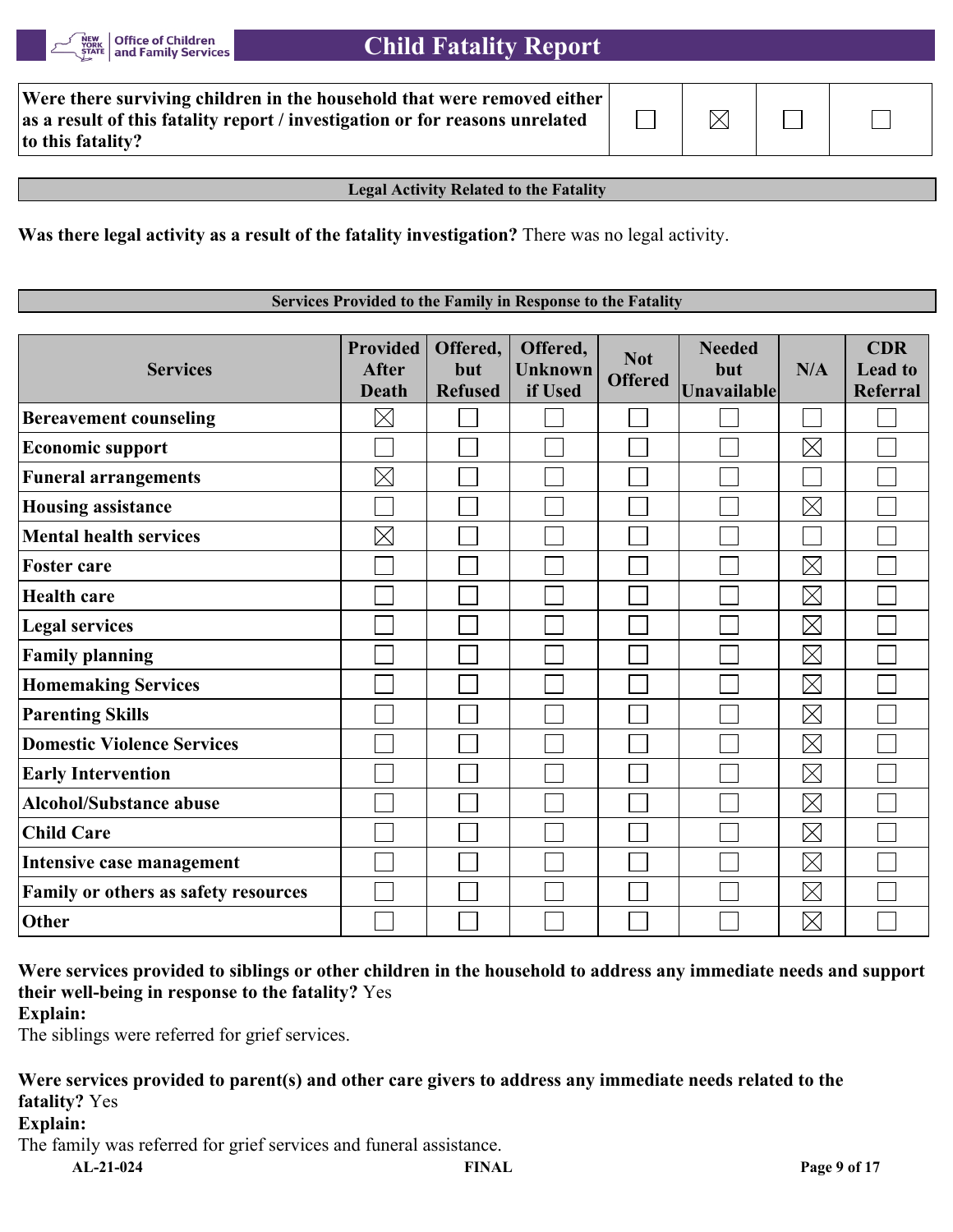

# **History Prior to the Fatality**

|                                                     |                                        | <b>Child Information</b>                                                             |                                                           |                                        |                        |
|-----------------------------------------------------|----------------------------------------|--------------------------------------------------------------------------------------|-----------------------------------------------------------|----------------------------------------|------------------------|
|                                                     |                                        | Did the child have a history of alleged child abuse/maltreatment?                    |                                                           | No                                     |                        |
|                                                     |                                        | Was the child ever placed outside of the home prior to the death?                    |                                                           | N <sub>o</sub>                         |                        |
|                                                     |                                        | Were there any siblings ever placed outside of the home prior to this child's death? |                                                           | Yes                                    |                        |
|                                                     |                                        | Was the child acutely ill during the two weeks before death?                         |                                                           | N <sub>o</sub>                         |                        |
|                                                     |                                        | <b>Infants Under One Year Old</b>                                                    |                                                           |                                        |                        |
|                                                     | During pregnancy, mother:              |                                                                                      |                                                           |                                        |                        |
| $\boxtimes$                                         | Had medical complications / infections |                                                                                      | Had heavy alcohol use                                     |                                        |                        |
|                                                     |                                        | Misused over-the-counter or prescription drugs                                       | Smoked tobacco                                            |                                        |                        |
| Experienced domestic violence<br>Used illicit drugs |                                        |                                                                                      |                                                           |                                        |                        |
|                                                     |                                        | Was not noted in the case record to have any of the issues listed                    |                                                           |                                        |                        |
| <b>Infant was born:</b>                             |                                        |                                                                                      |                                                           |                                        |                        |
| Drug exposed                                        |                                        |                                                                                      |                                                           | With fetal alcohol effects or syndrome |                        |
|                                                     |                                        | With neither of the issues listed noted in case record                               |                                                           |                                        |                        |
|                                                     |                                        |                                                                                      |                                                           |                                        |                        |
|                                                     |                                        | <b>CPS</b> - Investigative History Three Years Prior to the Fatality                 |                                                           |                                        |                        |
| Date of<br><b>SCR</b><br><b>Report</b>              | <b>Alleged</b><br>Victim(s)            | <b>Alleged</b><br>Perpetrator(s)                                                     | <b>Allegation(s)</b>                                      | <b>Allegation</b><br><b>Outcome</b>    | Compliance<br>Issue(s) |
| 01/22/2020                                          | Sibling, Male, 11<br>Veare             | Grandparent, Female, 49 Years                                                        | Inappropriate Isolation /<br>$\mathbf{p}_{\text{actual}}$ | Unsubstantiated                        | Yes                    |

| Date of<br><b>SCR</b><br><b>Report</b> | <b>Alleged</b><br>Victim(s)  | <b>Alleged</b><br>Perpetrator(s)             | <b>Allegation(s)</b>                    | <b>Allegation</b><br><b>Outcome</b> | Compliance<br>Issue(s) |
|----------------------------------------|------------------------------|----------------------------------------------|-----------------------------------------|-------------------------------------|------------------------|
| 01/22/2020                             | Sibling, Male, 11<br>Years   | Grandparent, Female, 49 Years                | Inappropriate Isolation /<br>Restraint  | Unsubstantiated                     | Yes                    |
|                                        | Sibling, Female,<br>10 Years | Other Adult - Other Adult, Male,<br>31 Years | Childs Drug / Alcohol<br>Use            | Unsubstantiated                     |                        |
|                                        | Sibling, Female,<br>10 Years | Other Adult - Cousin, Male, 18<br>Years      | Childs Drug / Alcohol<br>Use            | Unsubstantiated                     |                        |
|                                        | Sibling, Female,<br>10 Years | Other Adult - Cousin, Male, 18<br>Years      | Parents Drug / Alcohol<br>Misuse        | Unsubstantiated                     |                        |
|                                        | Sibling, Female,<br>10 Years | Mother, Female, 30 Years                     | <b>Sexual Abuse</b>                     | Unsubstantiated                     |                        |
|                                        | Sibling, Female,<br>10 Years | Grandparent, Female, 49 Years                | Sexual Abuse                            | Unsubstantiated                     |                        |
|                                        | Sibling, Female,<br>10 Years | Other Adult - Cousin, Male, 18<br>Years      | <b>Sexual Abuse</b>                     | Unsubstantiated                     |                        |
|                                        | Sibling, Female,<br>10 Years | Grandparent, Female, 49 Years                | Lack of Supervision                     | Unsubstantiated                     |                        |
|                                        | Sibling, Male, 11<br>Years   | Mother, Female, 30 Years                     | Inadequate Guardianship Unsubstantiated |                                     |                        |
| $AL-21-024$                            |                              | <b>FINAL</b>                                 |                                         |                                     | Page 10 of 17          |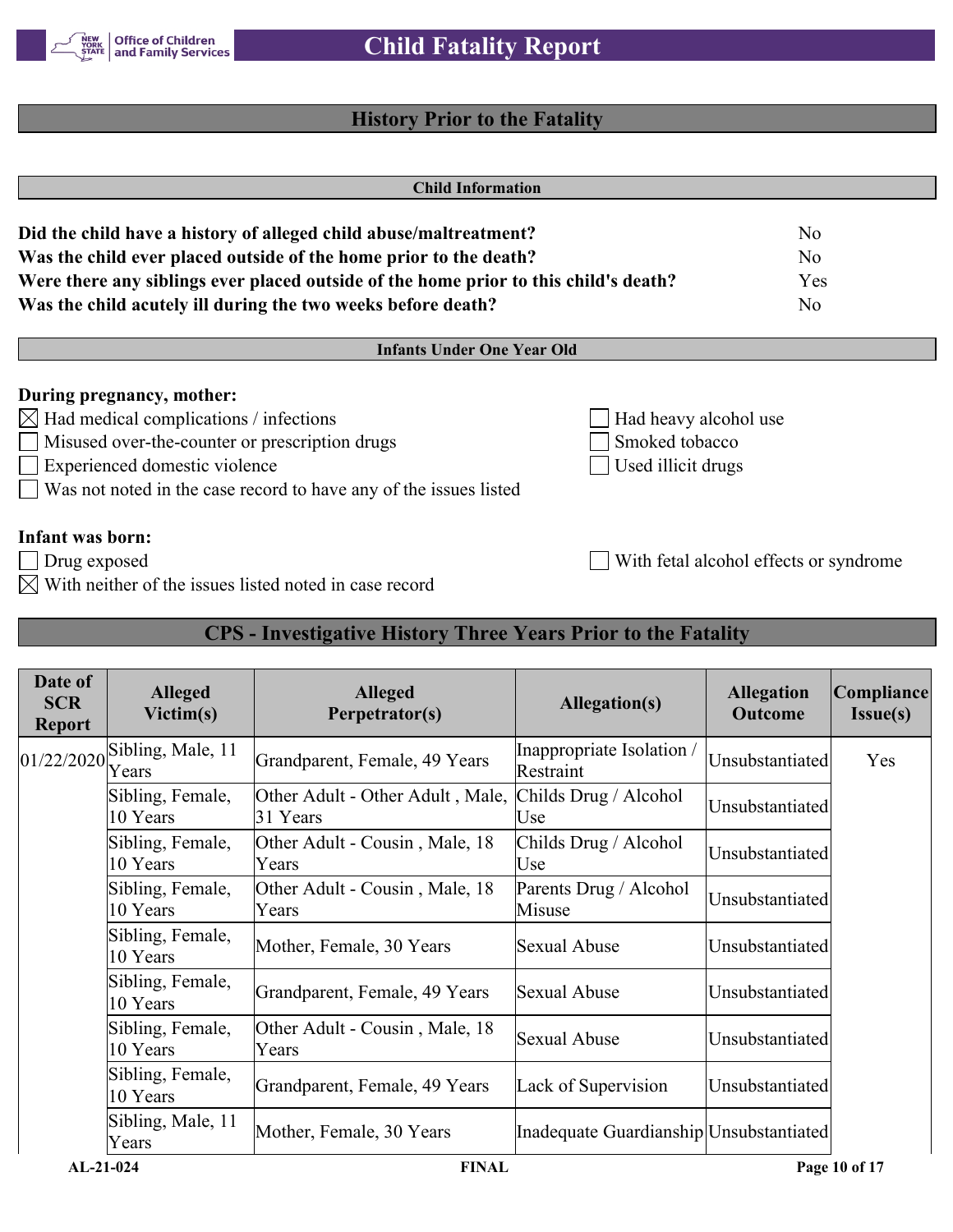

| Sibling, Female,<br>10 Years | Mother, Female, 30 Years                          | Inadequate Guardianship Unsubstantiated |  |
|------------------------------|---------------------------------------------------|-----------------------------------------|--|
| Sibling, Male, 6<br>Years    | Mother, Female, 30 Years                          | Inadequate Guardianship Unsubstantiated |  |
| Sibling, Female, 5<br>Years  | Mother, Female, 30 Years                          | Inadequate Guardianship Unsubstantiated |  |
| Sibling, Male, 3<br>Months   | Mother, Female, 30 Years                          | Inadequate Guardianship Unsubstantiated |  |
| Sibling, Male, 11<br>Years   | Grandparent, Female, 49 Years                     | Inadequate Guardianship Unsubstantiated |  |
| Sibling, Female,<br>10 Years | Grandparent, Female, 49 Years                     | Inadequate Guardianship Unsubstantiated |  |
| Sibling, Male, 6<br>Years    | Grandparent, Female, 49 Years                     | Inadequate Guardianship Unsubstantiated |  |
| Sibling, Female, 5<br>Years  | Grandparent, Female, 49 Years                     | Inadequate Guardianship Unsubstantiated |  |
| Sibling, Male, 3<br>Months   | Grandparent, Female, 49 Years                     | Inadequate Guardianship Unsubstantiated |  |
| Sibling, Male, 11<br>Years   | Other Adult - Siblings' Father,<br>Male, 36 Years | Inadequate Guardianship Unsubstantiated |  |
| Sibling, Female,<br>10 Years | Other Adult - Siblings' Father,<br>Male, 36 Years | Inadequate Guardianship Unsubstantiated |  |
| Sibling, Male, 6<br>Years    | Other Adult - Siblings' Father,<br>Male, 36 Years | Inadequate Guardianship Unsubstantiated |  |
| Sibling, Female, 5<br>Years  | Other Adult - Siblings' Father,<br>Male, 36 Years | Inadequate Guardianship Unsubstantiated |  |
| Sibling, Male, 3<br>Months   | Other Adult - Siblings' Father,<br>Male, 36 Years | Inadequate Guardianship Unsubstantiated |  |
| Sibling, Male, 11<br>Years   | Other Adult - Other Adult, Male,<br>31 Years      | Inadequate Guardianship Unsubstantiated |  |
| Sibling, Female,<br>10 Years | Other Adult - Other Adult, Male,<br>31 Years      | Inadequate Guardianship Unsubstantiated |  |
| Sibling, Male, 6<br>Years    | Other Adult - Other Adult, Male,<br>31 Years      | Inadequate Guardianship Unsubstantiated |  |
| Sibling, Female, 5<br>Years  | Other Adult - Other Adult, Male,<br>31 Years      | Inadequate Guardianship Unsubstantiated |  |
| Sibling, Male, 3<br>Months   | Other Adult - Other Adult, Male,<br>31 Years      | Inadequate Guardianship Unsubstantiated |  |
| Sibling, Male, 11<br>Years   | Other Adult - Cousin, Male, 18<br>Years           | Inadequate Guardianship Unsubstantiated |  |
| Sibling, Female,<br>10 Years | Other Adult - Cousin, Male, 18<br>Years           | Inadequate Guardianship Unsubstantiated |  |
| Sibling, Male, 6<br>Years    | Other Adult - Cousin, Male, 18<br>Years           | Inadequate Guardianship Unsubstantiated |  |
| Sibling, Female, 5<br>Years  | Other Adult - Cousin, Male, 18<br>Years           | Inadequate Guardianship Unsubstantiated |  |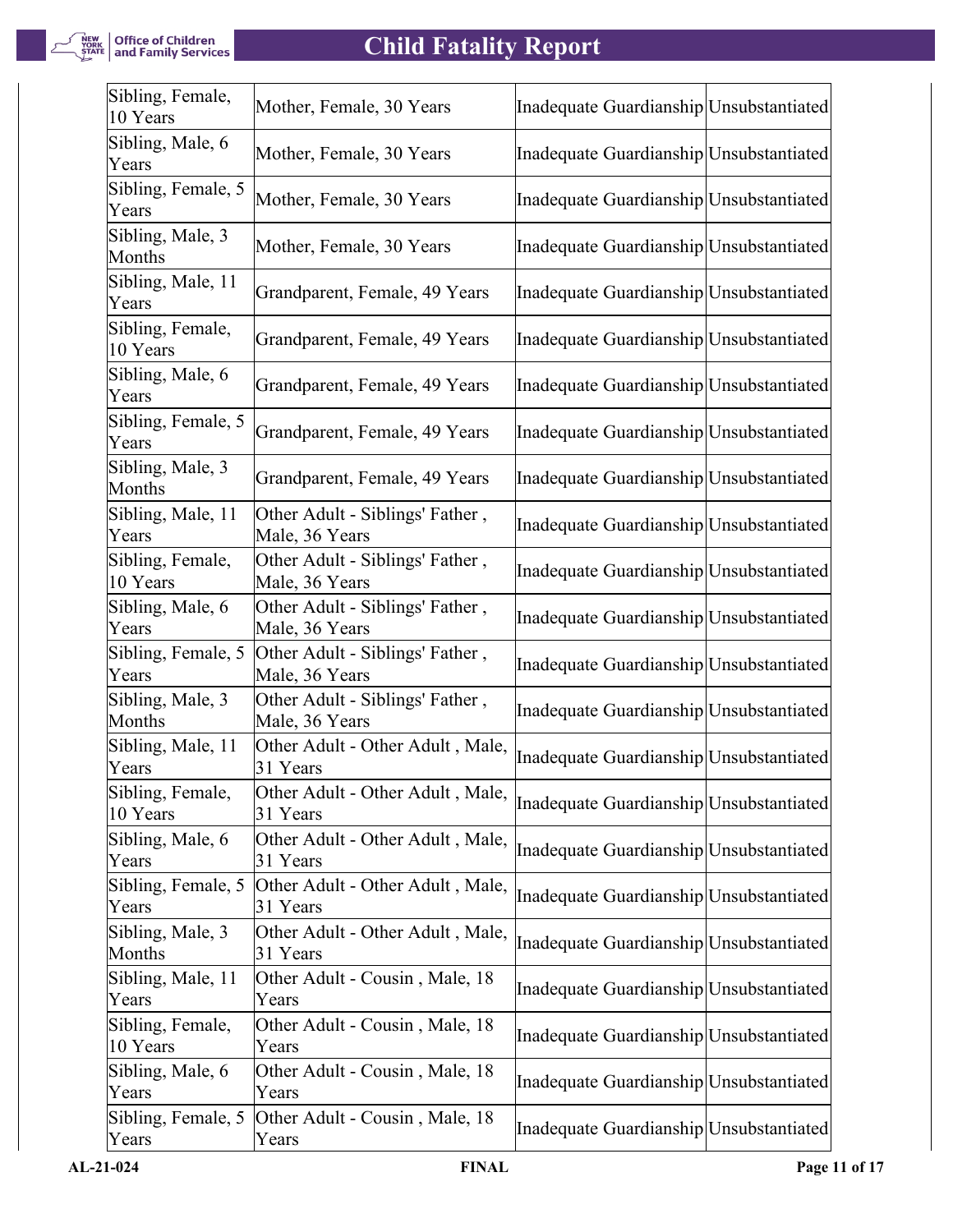

| Sibling, Male, 3<br>Months   | Other Adult - Cousin, Male, 18<br>Years                             | Inadequate Guardianship Unsubstantiated |                 |
|------------------------------|---------------------------------------------------------------------|-----------------------------------------|-----------------|
| Sibling, Male, 11<br>Years   | Mother, Female, 30 Years                                            | Lack of Supervision                     | Unsubstantiated |
| Sibling, Female,<br>10 Years | Mother, Female, 30 Years                                            | Lack of Supervision                     | Unsubstantiated |
| Sibling, Male, 6<br>Years    | Mother, Female, 30 Years                                            | Lack of Supervision                     | Unsubstantiated |
| Sibling, Female, 5<br>Years  | Mother, Female, 30 Years                                            | Lack of Supervision                     | Unsubstantiated |
| Sibling, Male, 6<br>Years    | Other Adult - Other Adult, Male,<br>31 Years                        | Lack of Supervision                     | Unsubstantiated |
| Sibling, Male, 3<br>Months   | Mother, Female, 30 Years                                            | Lack of Supervision                     | Unsubstantiated |
| Sibling, Male, 11<br>Years   | Other Adult - Other Adult, Male,<br>31 Years                        | Lack of Supervision                     | Unsubstantiated |
| Sibling, Female,<br>10 Years | Other Adult - Other Adult, Male,<br>31 Years                        | Lack of Supervision                     | Unsubstantiated |
| Sibling, Female, 5<br>Years  | Other Adult - Other Adult, Male,<br>31 Years                        | Lack of Supervision                     | Unsubstantiated |
| Sibling, Male, 3<br>Months   | Other Adult - Other Adult, Male,<br>31 Years                        | Lack of Supervision                     | Unsubstantiated |
| Sibling, Male, 11<br>Years   | Mother, Female, 30 Years                                            | Parents Drug / Alcohol<br>Misuse        | Unsubstantiated |
| Sibling, Female,<br>10 Years | Mother, Female, 30 Years                                            | Parents Drug / Alcohol<br>Misuse        | Unsubstantiated |
| Sibling, Male, 6<br>Years    | Mother, Female, 30 Years                                            | Parents Drug / Alcohol<br>Misuse        | Unsubstantiated |
| Sibling, Female, 5<br>Years  | Mother, Female, 30 Years                                            | Parents Drug / Alcohol<br>Misuse        | Unsubstantiated |
| Sibling, Male, 3<br>Months   | Mother, Female, 30 Years                                            | Parents Drug / Alcohol<br>Misuse        | Unsubstantiated |
| Sibling, Male, 11<br>Years   | Other Adult - Siblings' Father,<br>Male, 36 Years                   | Parents Drug / Alcohol<br>Misuse        | Unsubstantiated |
| Sibling, Female,<br>10 Years | Other Adult - Siblings' Father,<br>Male, 36 Years                   | Parents Drug / Alcohol<br>Misuse        | Unsubstantiated |
| Sibling, Male, 6<br>Years    | Other Adult - Siblings' Father,<br>Male, 36 Years                   | Parents Drug / Alcohol<br>Misuse        | Unsubstantiated |
| Sibling, Female, 5<br>Years  | Other Adult - Siblings' Father,<br>Male, 36 Years                   | Parents Drug / Alcohol<br>Misuse        | Unsubstantiated |
| Sibling, Male, 3<br>Months   | Other Adult - Siblings' Father,<br>Male, 36 Years                   | Parents Drug / Alcohol<br>Misuse        | Unsubstantiated |
| Sibling, Male, 11<br>Years   | Other Adult - Other Adult, Male,<br>31 Years                        | Parents Drug / Alcohol<br>Misuse        | Unsubstantiated |
| Sibling, Female,<br>10 Years | Other Adult - Other Adult, Male, Parents Drug / Alcohol<br>31 Years | Misuse                                  | Unsubstantiated |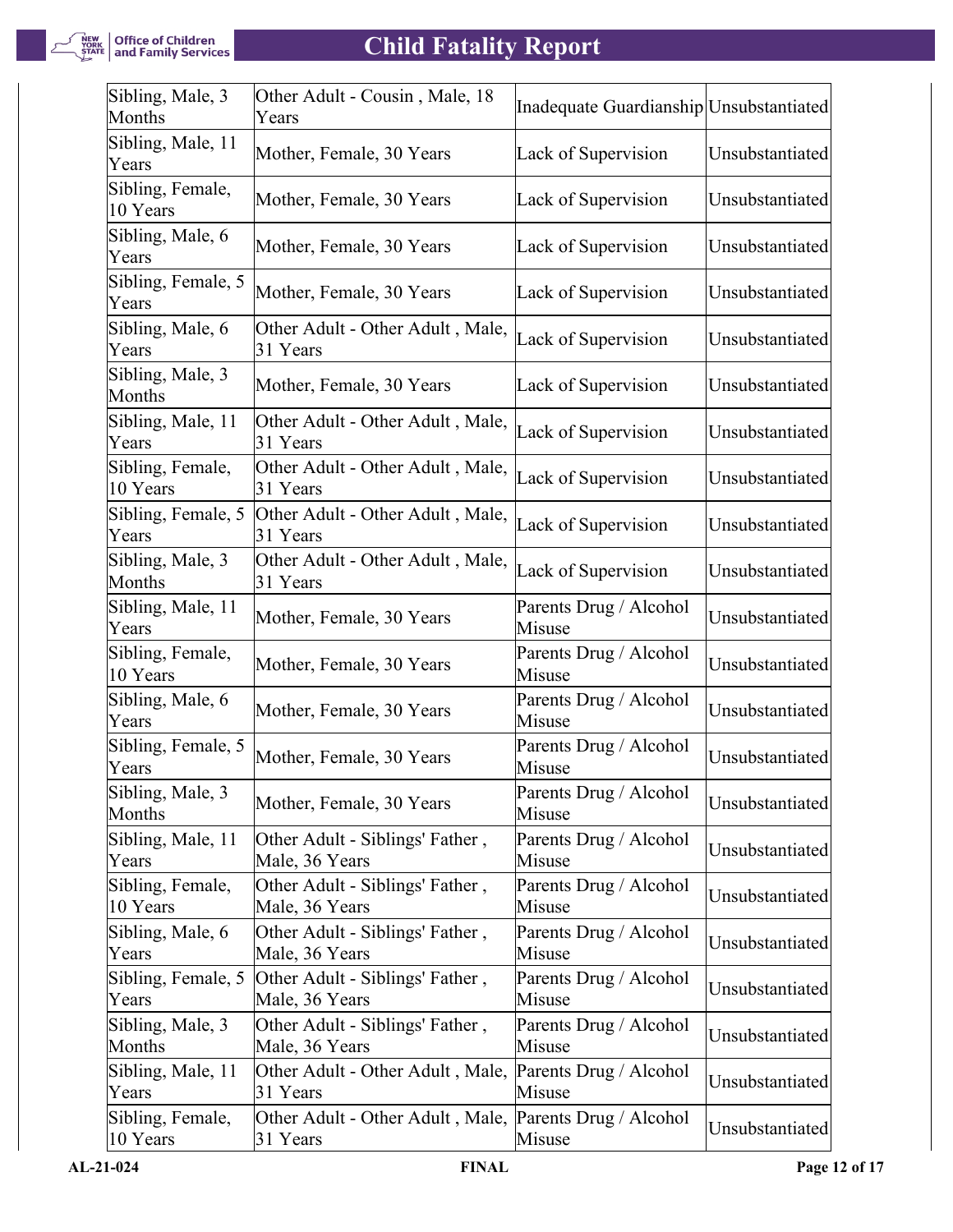

| Sibling, Male, 6<br>Years  | Other Adult - Other Adult, Male, Parents Drug / Alcohol<br>31 Years                    | Misuse | Unsubstantiated |
|----------------------------|----------------------------------------------------------------------------------------|--------|-----------------|
| Years                      | Sibling, Female, 5 Other Adult - Other Adult, Male, Parents Drug / Alcohol<br>31 Years | Misuse | Unsubstantiated |
| Sibling, Male, 3<br>Months | Other Adult - Other Adult, Male, Parents Drug / Alcohol<br>31 Years                    | Misuse | Unsubstantiated |

#### **Report Summary:**

Three SCR reports received on 1/22/20 alleged that a male cousin sexually abused the now 12-year-old sibling and he and another adult gave the sibling cocaine and alcohol. The mother and other adult were impaired while caring for the siblings and they engaged in physical altercations in the presence of the siblings. The adults were unable to adequately care for and supervise the siblings while impaired. The 13 and 12-year-old siblings were left to care for the younger siblings.

| <b>Report Determination: Unfounded</b> | Date of Determination: 08/25/2020 |
|----------------------------------------|-----------------------------------|
|----------------------------------------|-----------------------------------|

#### **Basis for Determination:**

There was a lack of evidence gathered to support the allegations. Forensic interviews were conducted with the siblings and the now 12-year-old sibling received a medical examination. The now 12-year-old sibling initially said something happened with the cousin, then she recanted and said her grandmother told her to lie because the grandmother did not like the cousin. The cousin, other adult and mother denied the allegations and they reported the cousin had not seen the family in over a year. Law enforcement closed their investigation with no charges filed. The mother denied using drugs and she tested negative for all substances.

#### **OCFS Review Results:**

ACDCYF conducted home visits and they interviewed the mother, siblings, the cousin and the other adult. Attempts were made to interview the siblings' fathers. Safety Assessments and the RAP were completed timely and accurately. Notice of Existence was provided timely to the required adults. Relevant collaterals were contacted including the substance abuse treatment provider, the pediatrician, and law enforcement. The SCR history review was documented late on 8/12/20. Eighteen out of 28 progress notes were entered more than 30 days past the event date.

|  | Are there Required Actions related to the compliance issue(s)? $\boxtimes$ Yes $\Box$ No |  |
|--|------------------------------------------------------------------------------------------|--|
|  |                                                                                          |  |

#### **Issue:**

Timely/Adequate Case Recording/Progress Notes

#### **Summary:**

Eighteen out of 28 notes were entered more than 30 days past the event date.

#### **Legal Reference:**

18 NYCRR 428.5

#### **Action:**

The Albany Regional Office informed there is currently an existing PIP in place for this issue, as a result of a prior finding by OCFS. ACDCYF will continue to work on this issue and revise their current PIP if deemed necessary.

#### **Issue:**

Review of CPS History

#### **Summary:**

The SCR history review was documented late on 8/12/20.

#### **Legal Reference:**

18 NYCRR 432.2(b)(3)(i)

#### **Action:**

Within 1 business day of a report, ACDCYF must review all SCR records of prior reports, including legally sealed reports, and document such. Within 5 business days, ACDCYF will review its own CPS record(s) that apply to the prior reports, including legally sealed unfounded and family assessment response reports.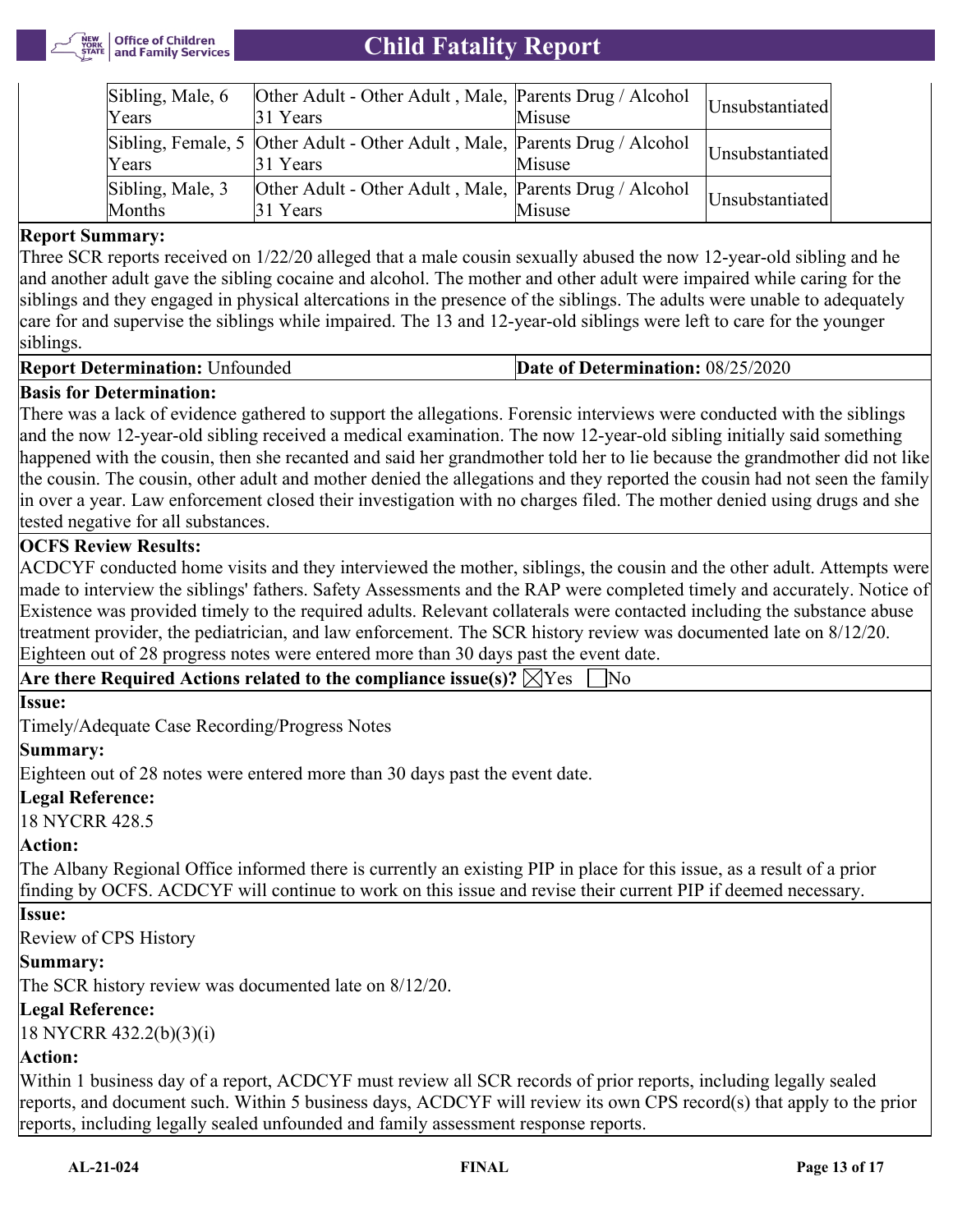

| Date of<br><b>SCR</b><br><b>Report</b> | <b>Alleged</b><br>Victim(s)  | <b>Alleged</b><br>Perpetrator(s)                                 | <b>Allegation(s)</b>             | <b>Allegation</b><br><b>Outcome</b> | Compliance<br>Issue(s) |
|----------------------------------------|------------------------------|------------------------------------------------------------------|----------------------------------|-------------------------------------|------------------------|
| 10/17/2019                             | Sibling, Male, 11<br>Years   | Mother, Female, 29 Years                                         | Inadequate<br>Guardianship       | Unsubstantiated                     | Yes                    |
|                                        | Sibling, Male, 11<br>Years   | Mother, Female, 29 Years                                         | Parents Drug / Alcohol<br>Misuse | Unsubstantiated                     |                        |
|                                        | Sibling, Female, 10<br>Years | Mother, Female, 29 Years                                         | Inadequate<br>Guardianship       | Unsubstantiated                     |                        |
|                                        | Sibling, Female, 10<br>Years | Mother, Female, 29 Years                                         | Parents Drug / Alcohol<br>Misuse | Unsubstantiated                     |                        |
|                                        | Sibling, Male, 6<br>Years    | Mother, Female, 29 Years                                         | Inadequate<br>Guardianship       | Unsubstantiated                     |                        |
|                                        | Sibling, Male, 6<br>Years    | Mother, Female, 29 Years                                         | Parents Drug / Alcohol<br>Misuse | Unsubstantiated                     |                        |
|                                        | Sibling, Female, 5<br>Years  | Mother, Female, 29 Years                                         | Inadequate<br>Guardianship       | Unsubstantiated                     |                        |
|                                        | Sibling, Female, 5<br>Years  | Mother, Female, 29 Years                                         | Parents Drug / Alcohol<br>Misuse | Unsubstantiated                     |                        |
|                                        | Sibling, Male, 1<br>Days     | Mother, Female, 29 Years                                         | Inadequate<br>Guardianship       | Unsubstantiated                     |                        |
|                                        | Sibling, Male, 1<br>Days     | Mother, Female, 29 Years                                         | Parents Drug / Alcohol<br>Misuse | Unsubstantiated                     |                        |
|                                        | Sibling, Male, 11<br>Years   | Other Adult - Other Adult, Male,<br>30 Years                     | Inadequate<br>Guardianship       | Unsubstantiated                     |                        |
|                                        | Sibling, Male, 11<br>Years   | Other Adult - Other Adult, Male,<br>30 Years                     | Parents Drug / Alcohol<br>Misuse | Unsubstantiated                     |                        |
|                                        | Sibling, Female, 10<br>Years | Other Adult - Other Adult, Male,<br>30 Years                     | Inadequate<br>Guardianship       | Unsubstantiated                     |                        |
|                                        | Years                        | Sibling, Female, 10 Other Adult - Other Adult, Male,<br>30 Years | Parents Drug / Alcohol<br>Misuse | Unsubstantiated                     |                        |
|                                        | Sibling, Male, 6<br>Years    | Other Adult - Other Adult, Male,<br>30 Years                     | Inadequate<br>Guardianship       | Unsubstantiated                     |                        |
|                                        | Sibling, Male, 6<br>Years    | Other Adult - Other Adult, Male,<br>30 Years                     | Parents Drug / Alcohol<br>Misuse | Unsubstantiated                     |                        |
|                                        | Sibling, Female, 5<br>Years  | Other Adult - Other Adult, Male,<br>30 Years                     | Inadequate<br>Guardianship       | Unsubstantiated                     |                        |
|                                        | Sibling, Female, 5<br>Years  | Other Adult - Other Adult, Male,<br>30 Years                     | Parents Drug / Alcohol<br>Misuse | Unsubstantiated                     |                        |
|                                        | Sibling, Male, 1<br>Days     | Other Adult - Other Adult, Male,<br>30 Years                     | Inadequate<br>Guardianship       | Unsubstantiated                     |                        |
|                                        | Sibling, Male, 1<br>Days     | Other Adult - Other Adult, Male,<br>30 Years                     | Parents Drug / Alcohol<br>Misuse | Unsubstantiated                     |                        |
|                                        | Sibling, Male, 11<br>Years   | Other Adult - Other Adult 2,<br>Male, 19 Years                   | Inadequate<br>Guardianship       | Unsubstantiated                     |                        |
|                                        |                              |                                                                  |                                  |                                     |                        |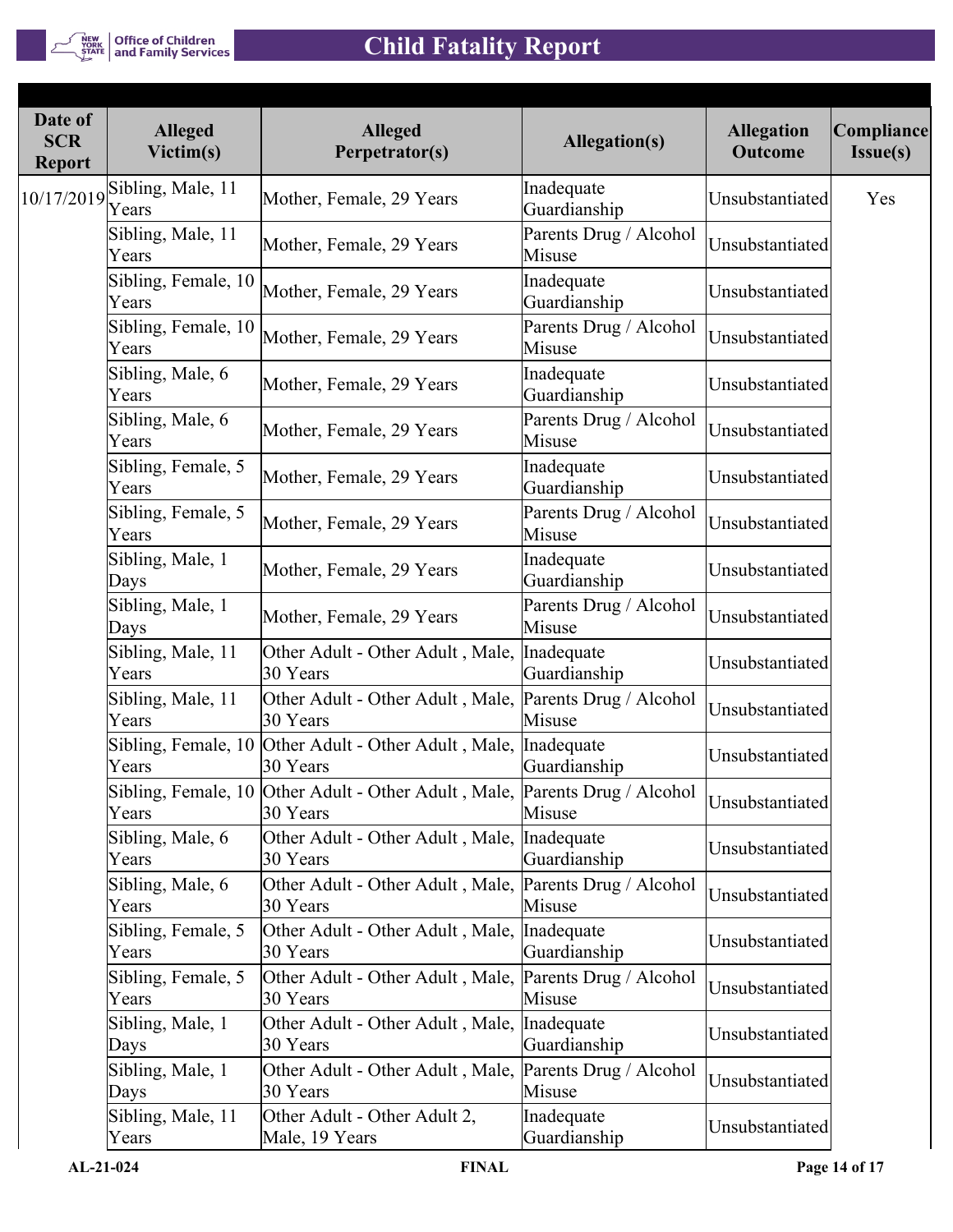

| Sibling, Male, 11            | Other Adult - Other Adult 2, | Parents Drug / Alcohol           | Unsubstantiated |
|------------------------------|------------------------------|----------------------------------|-----------------|
| Years                        | Male, 19 Years               | Misuse                           |                 |
| Sibling, Female, 10          | Other Adult - Other Adult 2, | Inadequate                       | Unsubstantiated |
| Years                        | Male, 19 Years               | Guardianship                     |                 |
| Sibling, Female, 10          | Other Adult - Other Adult 2, | Parents Drug / Alcohol           | Unsubstantiated |
| Years                        | Male, 19 Years               | Misuse                           |                 |
| Sibling, Male, 6             | Other Adult - Other Adult 2, | Inadequate                       | Unsubstantiated |
| Years                        | Male, 19 Years               | Guardianship                     |                 |
| Sibling, Male, 6             | Other Adult - Other Adult 2, | Parents Drug / Alcohol           | Unsubstantiated |
| Years                        | Male, 19 Years               | Misuse                           |                 |
| Sibling, Female, 5           | Other Adult - Other Adult 2, | Inadequate                       | Unsubstantiated |
| Years                        | Male, 19 Years               | Guardianship                     |                 |
| Sibling, Female, 5           | Other Adult - Other Adult 2, | Parents Drug / Alcohol           | Unsubstantiated |
| Years                        | Male, 19 Years               | Misuse                           |                 |
| Sibling, Male, 1             | Other Adult - Other Adult 2, | Inadequate                       | Unsubstantiated |
| Days                         | Male, 19 Years               | Guardianship                     |                 |
| Sibling, Male, 1             | Other Adult - Other Adult 2, | Parents Drug / Alcohol           | Unsubstantiated |
| Days                         | Male, 19 Years               | Misuse                           |                 |
| Sibling, Female, 10<br>Years | Mother, Female, 29 Years     | Lacerations / Bruises /<br>Welts | Unsubstantiated |

## **Report Summary:**

An SCR report alleged that on 10/16/19, the mother gave birth to the now 1-year-old sibling. At the time of birth, the sibling tested positive for cocaine and marijuana. An SCR report dated 12/4/19 alleged that two weeks prior, the mother and the unrelated home member physically assaulted the father of the 8, 7 and 1-year-old siblings in the presence of the siblings. On a daily basis, the mother used cocaine, smoked marijuana and drank alcohol in the presence of the siblings. As a result, there was no sober caretaker for the siblings and there were drugs and paraphernalia accessible to the siblings. When the mother was under the influence of drugs, she became physically aggressive and she hit the siblings.

#### **Report Determination: Unfounded**

| Date of Determination: 08/31/2020 |  |
|-----------------------------------|--|
|-----------------------------------|--|

## **Basis for Determination:**

The father of the 8,7 and 1-year-old siblings reported that the mother and unrelated home member assaulted him and he was no longer having contact with the family. The mother stated that the siblings' father actually hit her and she contacted law enforcement. The siblings were aware of the incident, but it was unclear if they witnessed it. The siblings denied that they were physically disciplined. Although the mother tested positive for cocaine at the birth of the now 1 year-old sibling, the sibling tested negative and there was no negative impact on the sibling. The mother denied using cocaine and she tested negative for all substances in January 2020. The two additional adults listed on the report did not reside in the home and were not persons legally responsible for the siblings.

#### **OCFS Review Results:**

ACDCYF reviewed SCR history and they spoke to the sources of the reports. Safety Assessments and the RAP were completed timely and accurately. ACDCYF conducted home visits and school visits and they interviewed the mother, siblings, and the father of the 8, 7 and 1-year-old siblings. Safe sleep education was provided to the family. Relevant collaterals were contacted, including school staff, law enforcement, a substance abuse treatment provider and the pediatrician. The case record reflected that Notice of Existence letters were mailed late on 12/10/19. The father of the now 13 and 12-year-old siblings was not provided with Notice of Existence and attempts to interview him were not documented.

## **Are there Required Actions related to the compliance issue(s)?**  $\boxtimes$  Yes  $\Box$  No

**Issue:**

Failure to provide notice of report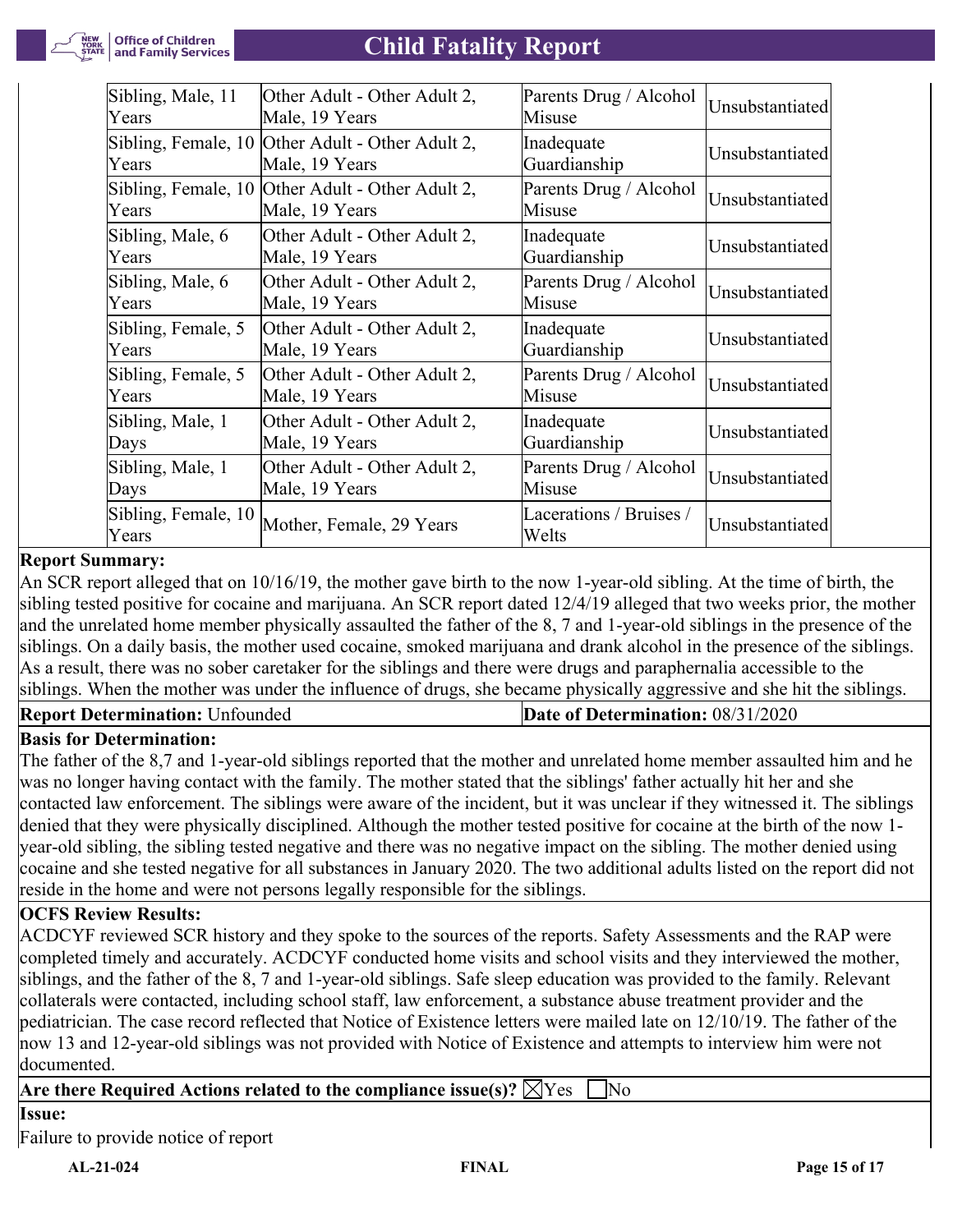

#### **Summary:**

The case record reflected that Notice of Existence letters were mailed late on 12/10/19. The father of the now 13 and 12 year-old siblings was not added to the household composition in Connections or provided with Notice of Existence.

#### **Legal Reference:**

18 NYCRR 432.2(b)(3)(ii)(f)

## **Action:**

The Albany Regional Office informed there is currently an existing PIP in place for this issue, as a result of a prior finding by OCFS. ACDCYF will continue to work on this issue and revise their current PIP if deemed necessary.

### **Issue:**

Adequacy of face-to-face contacts with the child and/or child's parents or guardians

#### **Summary:**

Attempts to interview the father of the now 13 and 12-year-old siblings were not documented.

#### **Legal Reference:**

18 NYCRR 432.1 (o)

#### **Action:**

The Albany Regional Office informed there is currently an existing PIP in place for this issue, as a result of a prior finding by OCFS. ACDCYF will continue to work on this issue and revise their current PIP if deemed necessary.

#### **CPS - Investigative History More Than Three Years Prior to the Fatality**

An SCR report dated 12/17/08 was substantiated by the NYC Administration for Children's Services (ACS) for the allegations of IF/CS and IG against the mother and the father of the now 13-year-old sibling as well as PD/AM against the father of the now 13-year-old sibling regarding that sibling. The allegation of PD/AM was unsubstantiated against the mother. An Article 10 Neglect Petition was filed against both adults due to the parents using alcohol and marijuana and having physical altercations in the presence of the sibling. The sibling was remanded to ACS custody on 2/3/09 and the case was opened for ongoing CPS Services.

An SCR report dated 6/28/12 was unsubstantiated for the allegation of IG against the mother and the father of the now 8, 7 and 1-year-old siblings regarding the now 13 and 12-year-old siblings.

#### **Known CPS History Outside of NYS**

There was no known CPS history outside of New York State.

#### **Preventive Services History**

An ongoing CPS Services Case was opened with ACS from 2/11/09-2/7/11 following a substantiated SCR report that resulted in an Article 10 Neglect Petition being filed against the mother and the father of the now 13-year-old sibling and the now 13-year-old sibling being remanded to ACS custody. The now 12-year-old sibling was born and added to the services case. The now 13-year-old sibling returned to the mother's custody on 9/30/09. The mother completed all service plan goals and the court orders expired on 12/7/10.

#### **Foster Care Placement History**

The now 13-year-old sibling was remanded to ACS custody on 2/3/09 due to concerns for the mother and father of the